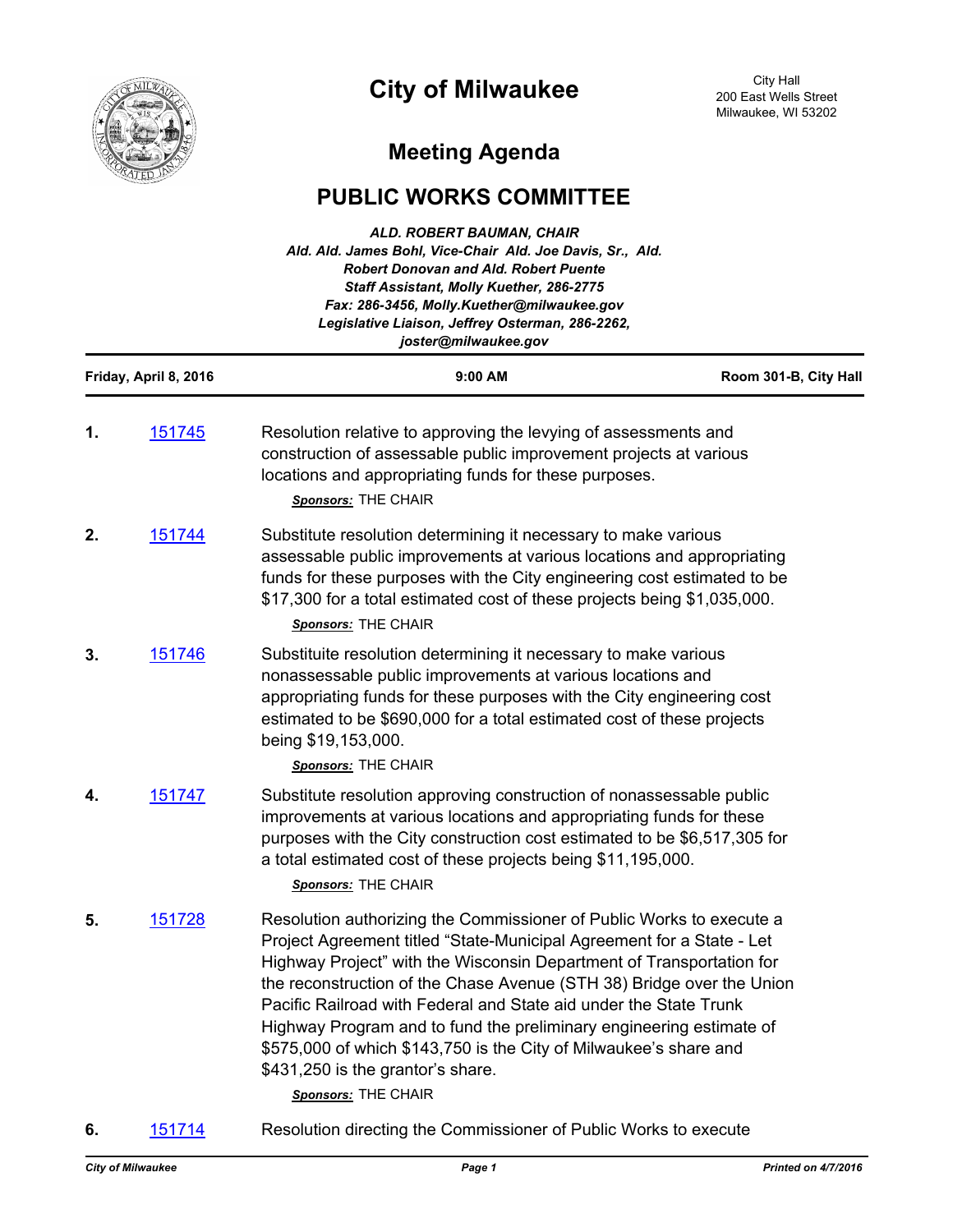|     | <b>PUBLIC WORKS COMMITTEE</b> | <b>Meeting Agenda</b>                                                                                                                                                                                                                                                                                                                                                                                                                                                                                                                                                                                                                                                        | April 8, 2016 |
|-----|-------------------------------|------------------------------------------------------------------------------------------------------------------------------------------------------------------------------------------------------------------------------------------------------------------------------------------------------------------------------------------------------------------------------------------------------------------------------------------------------------------------------------------------------------------------------------------------------------------------------------------------------------------------------------------------------------------------------|---------------|
|     |                               | project agreements titled State/Municipal Agreement for a State Let<br>Urbanized Area STP-Urban Project with the Wisconsin Department of<br>Transportation and to set up funds for design engineering at total<br>estimated cost of \$2,895,000 and an estimated City of Milwaukee share<br>of \$579,000 and a grantor share of \$2,316,000.<br>Sponsors: THE CHAIR                                                                                                                                                                                                                                                                                                          |               |
| 7.  | 151736                        | Resolution authorizing the Commissioner of Public Works to execute a<br>revised project agreement titled "State and Municipal Agreement for a<br>State-Let Highway Project" with the Wisconsin Department of<br>Transportation for the improvement of traffic signals on West Forest<br>Home Avenue and South 27th Street at six Connecting Highway<br>Intersections, with 90% State and Federal aid, under the Highway<br>Safety Improvement Program; with an estimated total project cost of<br>\$1,089,350, which is an increase in construction cost of \$134,450, of<br>which the City's share is \$13,445 and the Grantor's share is \$121,005.<br>Sponsors: THE CHAIR |               |
|     |                               | --- May be referred to the Finance and Personnel Committee.                                                                                                                                                                                                                                                                                                                                                                                                                                                                                                                                                                                                                  |               |
| 8.  | 151715                        | Resolution relative to acceptance and funding of a Clean Fleet<br><b>Emissions Reduction Initiative Grant.</b><br>Sponsors: THE CHAIR                                                                                                                                                                                                                                                                                                                                                                                                                                                                                                                                        |               |
| 9.  | 151752                        | Resolution approving a 2016 Three-Year Harbor Statement of Intentions<br>for the Port of Milwaukee<br>Sponsors: THE CHAIR                                                                                                                                                                                                                                                                                                                                                                                                                                                                                                                                                    |               |
| 10. | 151772                        | Substitute resolution relative to amending the space agreement<br>between the City of Milwaukee and the Board of Regents of the<br>University of Wisconsin System on behalf of the University of<br>Wisconsin-Milwaukee, Joseph J. Zilber School of Public Health.<br>Sponsors: THE CHAIR                                                                                                                                                                                                                                                                                                                                                                                    |               |
| 11. | 151773                        | Substitute resolution authorizing the City of Milwaukee to license office<br>space to Wisconsin Alliance for Women's Health, Inc. in the University<br>of Wisconsin-Milwaukee, Joseph J. Zilber School of Public Health to<br>implement the Providers and Teens Communicating for Health<br>("PATCH") program.<br>Sponsors: THE CHAIR                                                                                                                                                                                                                                                                                                                                        |               |
| 12. | 151774                        | Substitute resolution authorizing the City of Milwaukee to license office<br>space to Diverse & Resilient, Inc. in the Northwest Health Center for the<br>purpose of expanding testing services for HIV and sexually transmitted<br>diseases.<br>Sponsors: THE CHAIR                                                                                                                                                                                                                                                                                                                                                                                                         |               |
| 13. | 151812                        | Resolution authorizing the naming of North Edison Street between North<br>Broadway extended and North Milwaukee Street as a private road,<br>located in the 3rd Aldermanic District.                                                                                                                                                                                                                                                                                                                                                                                                                                                                                         |               |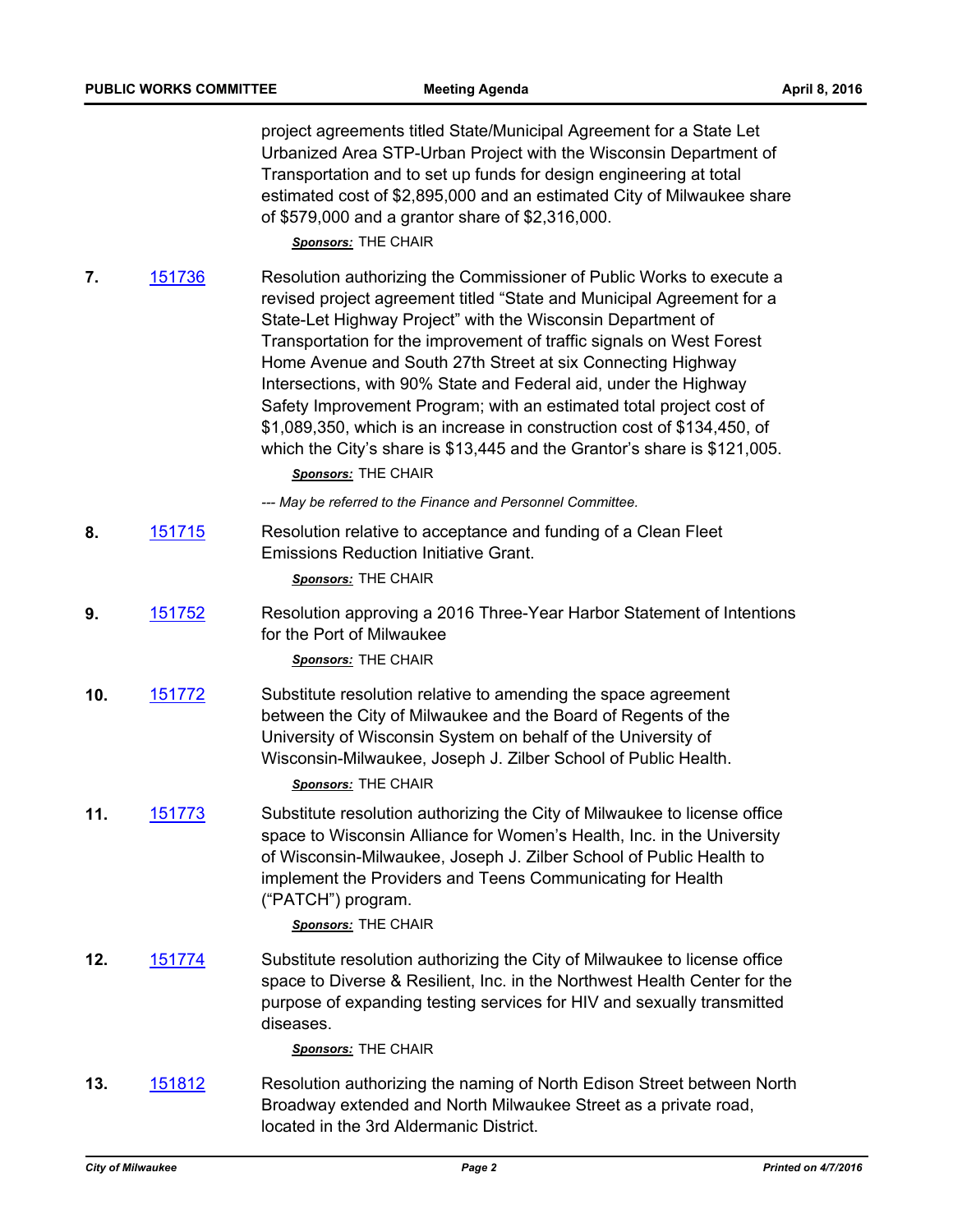*Sponsors:* Ald. Kovac

**14.** [151776](http://milwaukee.legistar.com/gateway.aspx?m=l&id=/matter.aspx?key=43488) An ordinance relating to storm water management regulations.

*Sponsors:* Ald. Bauman

**15.** [151723](http://milwaukee.legistar.com/gateway.aspx?m=l&id=/matter.aspx?key=43427) Resolution authorizing the Commissioner of Public Works to petition the Milwaukee Metropolitan Sewerage District to take jurisdiction over the lower estuary portions of the Milwaukee River, Menomonee River, the Kinnickinnic River, the South Menomonee Canal, and the Burnham Canal.

*Sponsors:* THE CHAIR

**16.** [151781](http://milwaukee.legistar.com/gateway.aspx?m=l&id=/matter.aspx?key=43493) Resolution authorizing the proper City officials to execute Sewer Easement Agreement SE-2862 in vacated North 38th Street between West Highland Boulevard and vacated West Linden Street, in the 15th Aldermanic District.

*Sponsors:* THE CHAIR

**17.** [151782](http://milwaukee.legistar.com/gateway.aspx?m=l&id=/matter.aspx?key=43494) Resolution authorizing the proper City officials to execute a Quit Claim Deed (QCD-2865) document conveying sanitary and combined sewers located in vacated North 5th Street between West Highland Avenue and West Juneau Avenue and storm sewer located in the easterly half of the east-west leg of the vacated alley bounded by North 5th Street, West Juneau Avenue, North 4th Street and West Highland Avenue to Deer District LLC, in the 4th Aldermanic District.

*Sponsors:* THE CHAIR

**18.** [151748](http://milwaukee.legistar.com/gateway.aspx?m=l&id=/matter.aspx?key=43460) Resolution approving a lease between the City of Milwaukee and the Wisconsin Center District for the North 4th Street pedestrian mall, in the 4th aldermanic district.

*Sponsors:* THE CHAIR

**19.** [151444](http://milwaukee.legistar.com/gateway.aspx?m=l&id=/matter.aspx?key=43074) A substitute ordinance establishing a pedestrian mall to be known as "North 4th Street Pedestrian Mall" in North 4th Street, between the proposed Bucks arena and live block, from West Highland Avenue to West Juneau Avenue, in the 4th Aldermanic District.

*Sponsors:* Ald. Bauman

**20.** [151705](http://milwaukee.legistar.com/gateway.aspx?m=l&id=/matter.aspx?key=43402) A substitute ordinance granting an airspace lease for a building overhang for the Milwaukee Bucks arena.

*Sponsors:* THE CHAIR

- **21.** [151778](http://milwaukee.legistar.com/gateway.aspx?m=l&id=/matter.aspx?key=43490) Resolution authorizing the issuance of a street occupancy permit to Mortenson Construction for work at the new Milwaukee Buck's arena. *Sponsors:* Ald. Bauman
- **22.** [151779](http://milwaukee.legistar.com/gateway.aspx?m=l&id=/matter.aspx?key=43491) Resolution authorizing the issuance of a street occupancy permit to Balistrieri Environmental & Development Inc. for work at 1009 West Juneau Avenue.

*Sponsors:* Ald. Bauman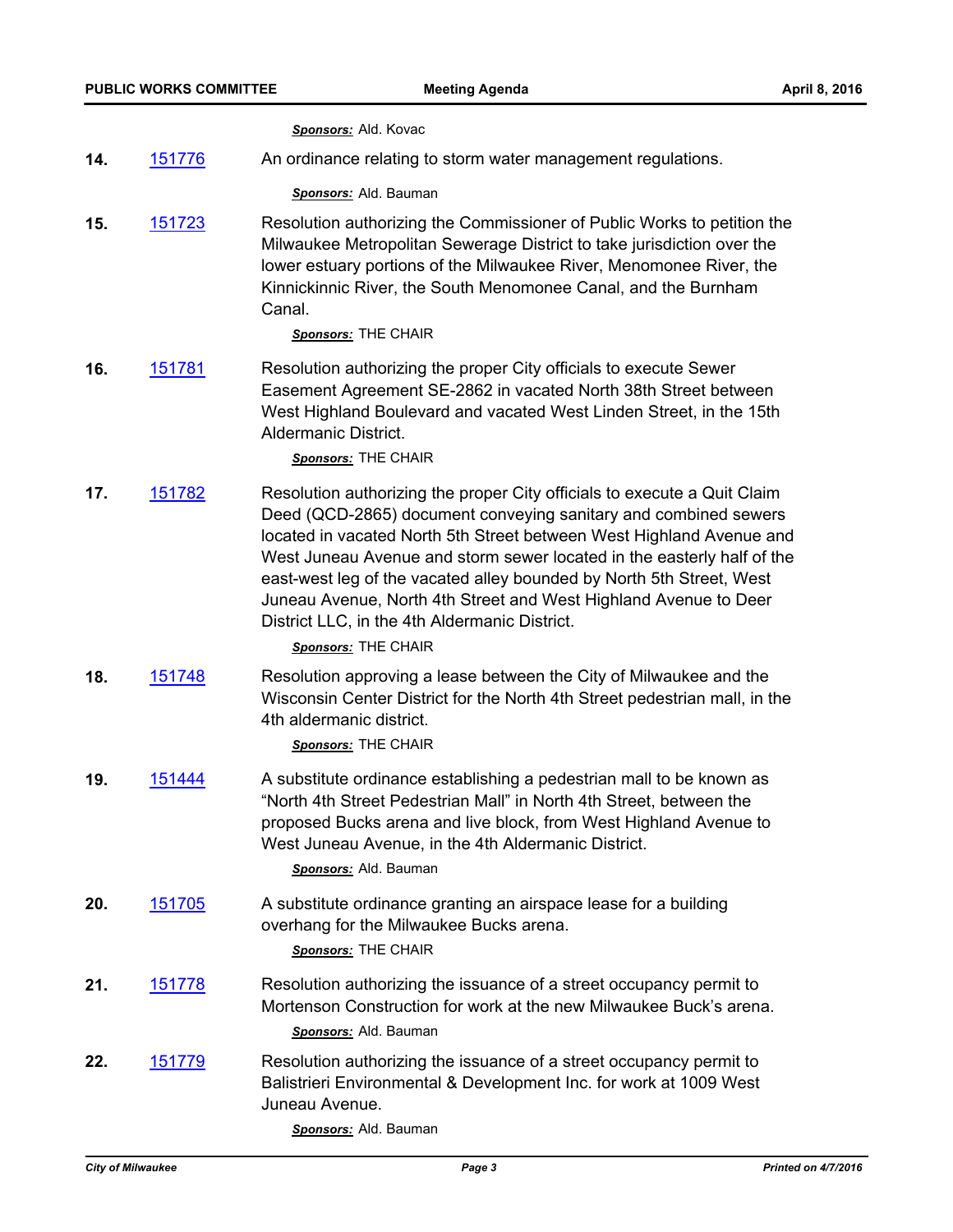| 23. | 151429 | Substitute resolution to vacate a portion of the alley in the block<br>bounded by East Corcoran Avenue, East Erie Street, North Milwaukee<br>Street and North Young Street, in the 4th Aldermanic District.<br>Sponsors: THE CHAIR |
|-----|--------|------------------------------------------------------------------------------------------------------------------------------------------------------------------------------------------------------------------------------------|
| 24. | 151791 | Resolution accepting the donation of a distressed, foreclosed house at<br>1254 North 24th Street in the Historic Lynden Hill neighborhood from US                                                                                  |

1254 North 24th Street in the Historic Lynden Hill neighborhood from US Bank NA for restoration using the Housing Infrastructure Preservation Fund, in the 4th Aldermanic District.

*Sponsors:* Ald. Bauman

#### **The following files may be placed on file as no longer necessary:**

| 25.     | 151184 | Resolution to vacate North 4th Street between West Highland Avenue<br>and West Juneau Avenue, in the 4th Aldermanic District.<br>Sponsors: THE CHAIR<br>--- May be placed on file as no longer necessary.                                                                                                                             |  |
|---------|--------|---------------------------------------------------------------------------------------------------------------------------------------------------------------------------------------------------------------------------------------------------------------------------------------------------------------------------------------|--|
| 26.     | 141832 | Resolution granting a special privilege to Stamm Land LLC for a code<br>non-compliant awning in the public right-of-way for the premises at<br>117-121 West Pittsburgh Avenue, in the 12th Aldermanic District.<br>Sponsors: THE CHAIR                                                                                                |  |
|         |        | --- May be placed on file as no longer necessary.                                                                                                                                                                                                                                                                                     |  |
| 27.     | 150741 | Resolution granting a special privilege to River Venture Partners I LLC<br>for steps and barrier free access ramp in the public right-of-way for the<br>premises at 1781 North Water Street, in the 3rd Aldermanic District.<br><b>Sponsors: THE CHAIR</b>                                                                            |  |
|         |        | --- May be placed on file as no longer necessary.                                                                                                                                                                                                                                                                                     |  |
| 9:30 AM |        |                                                                                                                                                                                                                                                                                                                                       |  |
| 28.     | 151304 | Motion relating to the recommendations of the Public Works Committee<br>relative to licenses.                                                                                                                                                                                                                                         |  |
|         |        | <b>Sponsors: THE CHAIR</b>                                                                                                                                                                                                                                                                                                            |  |
|         |        | Detailed information relating to the contents of this file may be found by searching<br>under this number at http://milwaukee.legistar.com/legislation.                                                                                                                                                                               |  |
|         |        | Alternatively, the complete file including detailed information identifying the specific<br>subject matters to be discussed at the meeting may be inspected at the office of the<br>License Division, Room 105, City Hall, 200 E. Wells St., Milwaukee, 53202, Monday<br>through Friday, between the hours of 8:15 a.m. and 4:30 p.m. |  |

### **This meeting will be webcast live at www.milwaukee.gov/channel25.**

**Common Council members who are not members of this committee may attend this meeting to participate or to gather information. This meeting may constitute a meeting of the Common Council or any of its standing committees although no formal action will be taken at this meeting.**